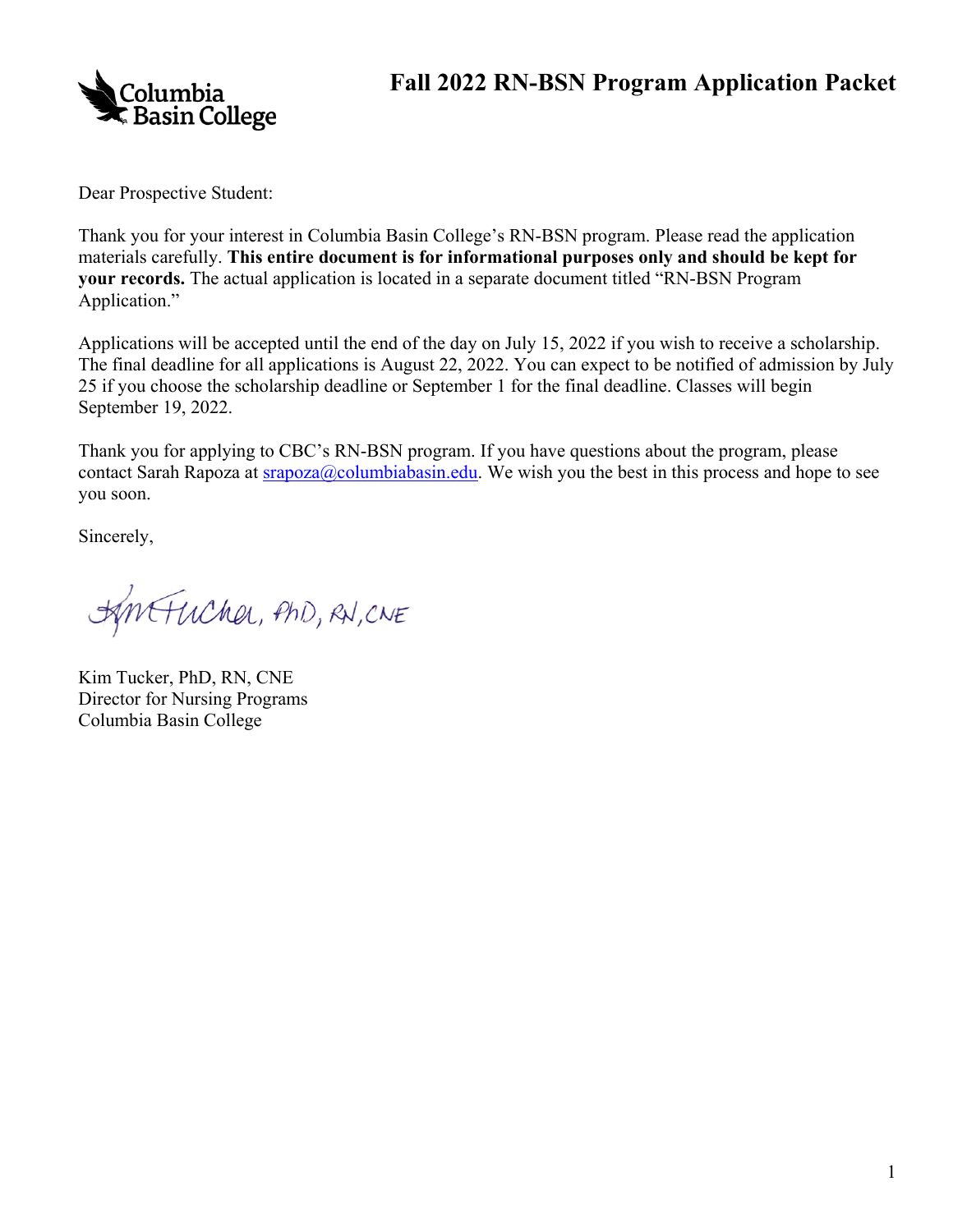

 Please note: The application checklist is for your information only. Do not return this form with your application.

|    | <b>Item</b>                                                                                                                                                                                                                                                  | <b>Date Completed</b> |
|----|--------------------------------------------------------------------------------------------------------------------------------------------------------------------------------------------------------------------------------------------------------------|-----------------------|
| 1. | Hold an Associate Degree in Nursing from a regionally accredited college.                                                                                                                                                                                    |                       |
| 2. | Complete these prerequisites:<br>□ENGL& 101 English Composition, or ENGL&102 Composition,<br>or ENGL& 235 Technical Writing, or equivalent<br>$\Box$ CHEM& 121 Intro to Chemistry (with lab) or equivalent<br>□MATH& 146 Introduction to Stats or equivalent |                       |
|    | 3. Hold an unrestricted Washington State Registered Nurse license by 8/1/2020.                                                                                                                                                                               |                       |
| 4. | Read Section I: Admission Criteria and Section II: Admission Index Scoring<br>System.                                                                                                                                                                        |                       |
|    | 5. Complete CBC's Application for Admission (accessible online Apply to CBC).<br>This is only required for new/transfer or students who are returning after a four-<br>consecutive quarter absence.                                                          |                       |
| 6. | Request official transcripts from all colleges attended (other than Columbia<br>Basin College). Have transcripts sent to:<br>Columbia Basin College<br>Student Records, MS-H4<br>2600 North 20 <sup>th</sup> Ave.<br>Pasco, WA 99301                         |                       |
|    | 7. Attach a current resume to the RN-BSN Program Application. Information to<br>include in your resume is provided in Section I.                                                                                                                             |                       |
|    | 8. Record your video essay (see instructions in the RN-BSN Program Application)                                                                                                                                                                              |                       |
| 9. | Complete the RN-BSN Program Application by 8/22/2022.                                                                                                                                                                                                        |                       |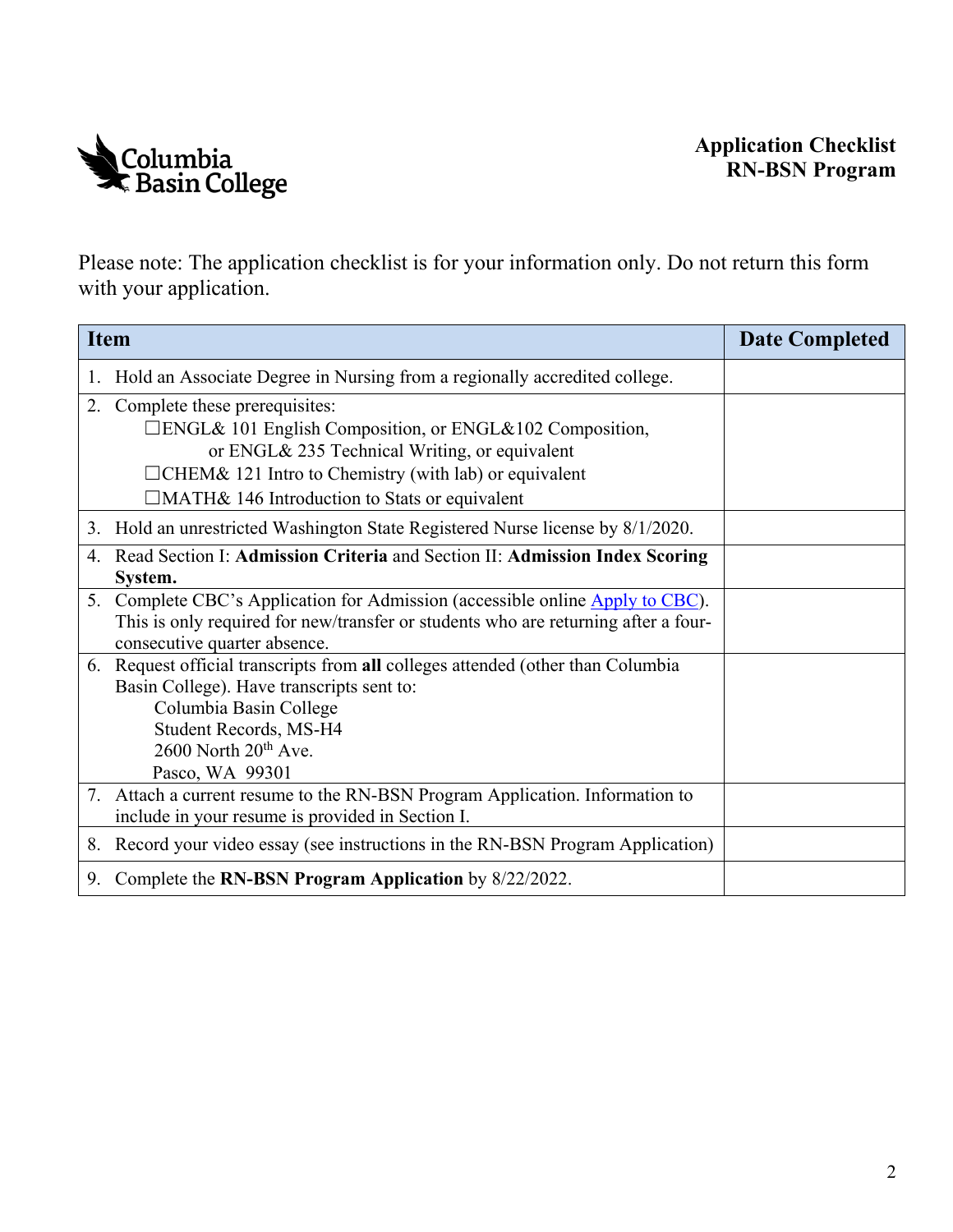

## **Section I: Admission Criteria RN-BSN Program**

Individuals applying to the RN-BSN program must meet these admission requirements:

☐Current Registered Nurses:

- higher education. o Must hold an Associate Degree in Nursing (ADN) from a regionally-accredited institution of
- o Must have earned a minimum of a 2.0 GPA in all prerequisite and ADN nursing courses.
- o Must have a current unrestricted Washington State Registered Nurse License. Nurses holding an RN license from another state will need to obtain a Washington RN license. This license must be obtained by 8/31/2022.

☐Prospective ADN Graduates:

- $\circ$  Must graduate with an Associate Degree in Nursing by June 30<sup>th</sup> of the current year.
- o Must have earned a minimum of a 2.0 GPA in all prerequisite and ADN nursing courses.
- o Must obtain Washington State Registered Nurse Licensure by 8/1/2022.

 $\Box$ Complete 40 general education credits in an ADN program, including:

- o MATH& 146 Intro to Statistics (or equivalent), and
- o CHEM& 121 Intro to Chemistry with Lab (or equivalent), and
- o ENGL& 101 English Composition (or equivalent), ENGL& 102 Composition (or equivalent), or ENGL& 235 Technical Writing (or equivalent), and
- o NUTR& 101 Nutrition (or equivalent) this course may be taken concurrently during the RN-BSN program.

 $\square$ Submit a current resume that outlines the following (This is will be submitted as part of the RN-BSN Program Application):

- o Short-and long-term professional goals
- o Formal education (college/university)
- o Current (within last year) continuing education (if applicable)
- o Nursing experience
- o Other job experience
- o Community service or volunteer experience
- Application (This will be submitted as part of the RN-BSN Program Application). The presentation ☐Submit a three-minute video essay answering the question prompt listed in the RN-BSN Program will be scored by RN-BSN faculty using the criteria listed in the *Admission Index Scoring System*  under *Video Essay*.
- $\Box$ Preference will be given to RNs with work experience (see the Admission Index Scoring System in Section II.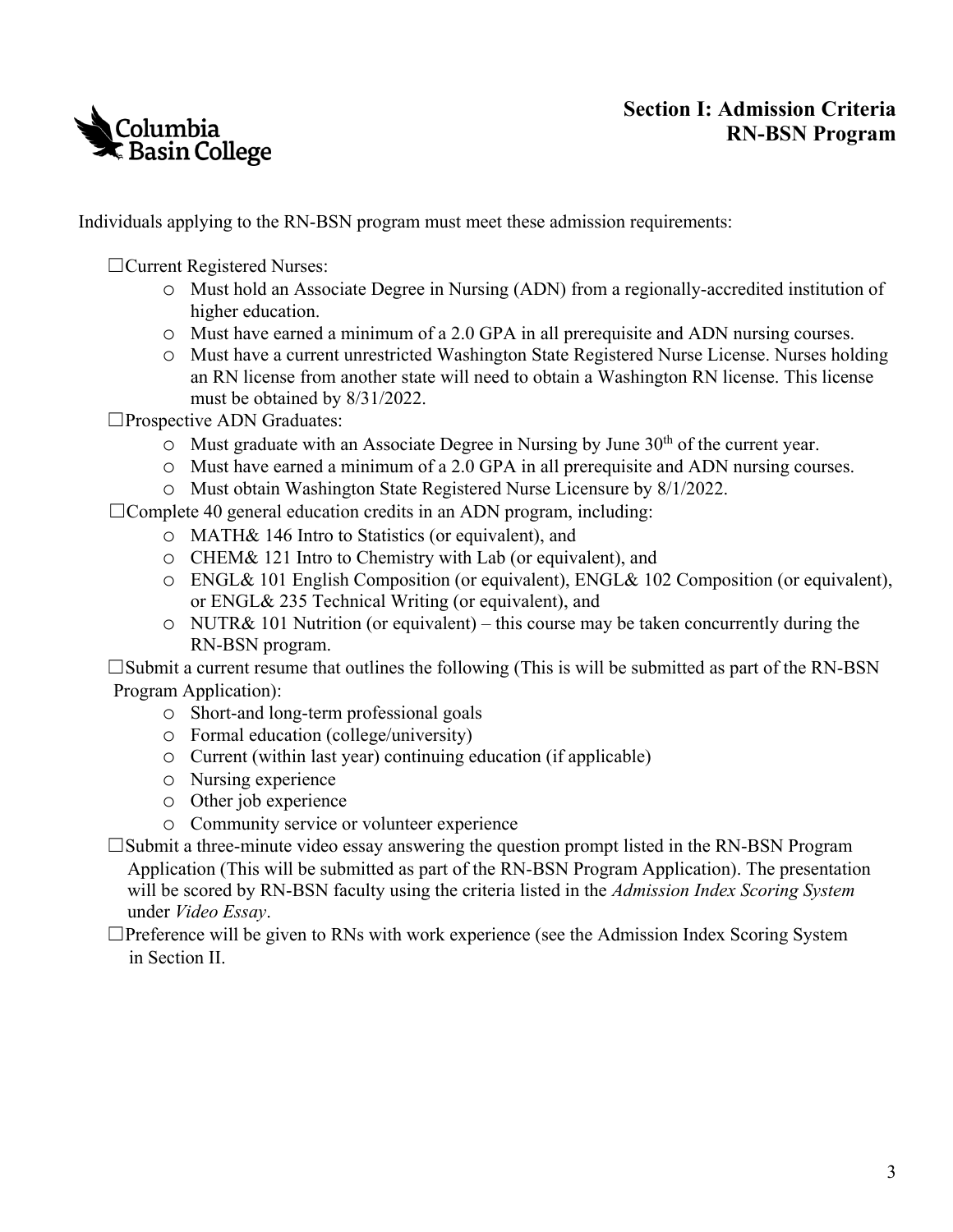# **Columbia<br>C Basin College**

# **Section II: Admission Index Scoring System RN-BSN Program**

 categories. These scores are multiplied by a factor that levels each category at 10 points each for a maximum Students will be selected using an admission index scoring system (see Table 1) that incorporates the applicant's cumulative GPA in Core ADN Nursing courses, years of experience as an RN, and evaluation of his or her video essay by nursing faculty. Applicants will be awarded a raw score in each of the three possible score of 30 points. The highest-scoring applicants will be admitted to the program.

A wait list of potential applicants will be drafted and ranked in order of highest to lowest Admission Index Score. If an accepted applicant declines entry into the program, the first applicant on the wait list is selected. Students who are not admitted to the program after the first week of fall quarter must reapply for the next admission cycle.

| <b>ADMISSION INDEX SCORING SYSTEM</b>                                                                                                                                                                                                                                                                            |                |                    |              |  |
|------------------------------------------------------------------------------------------------------------------------------------------------------------------------------------------------------------------------------------------------------------------------------------------------------------------|----------------|--------------------|--------------|--|
|                                                                                                                                                                                                                                                                                                                  |                | <b>Applicant's</b> | <b>Index</b> |  |
| <b>Cumulative GPA in Nursing Courses:</b>                                                                                                                                                                                                                                                                        | <b>Points</b>  | <b>Score</b>       | Score*       |  |
| $3.6 - 4.0$                                                                                                                                                                                                                                                                                                      | 4              |                    |              |  |
| $3.1 - 3.5$                                                                                                                                                                                                                                                                                                      | 3              |                    |              |  |
| $2.6 - 3.0$                                                                                                                                                                                                                                                                                                      | $\overline{2}$ |                    |              |  |
| $2.0 - 2.5$                                                                                                                                                                                                                                                                                                      | 1              |                    |              |  |
| * Index Score = Applicant's score x 2.5 (factor)                                                                                                                                                                                                                                                                 |                |                    |              |  |
|                                                                                                                                                                                                                                                                                                                  |                | <b>Applicant's</b> | <b>Index</b> |  |
| <b>RN</b> Experience:                                                                                                                                                                                                                                                                                            | <b>Points</b>  | <b>Score</b>       | Score*       |  |
| $3+Years$                                                                                                                                                                                                                                                                                                        | 4              |                    |              |  |
| 1-3 Years                                                                                                                                                                                                                                                                                                        | 3              |                    |              |  |
| ADN new graduate + externship or LPN experience                                                                                                                                                                                                                                                                  | $\overline{2}$ |                    |              |  |
| ADN new graduate                                                                                                                                                                                                                                                                                                 | 1              |                    |              |  |
| * Index Score = Applicant's score x 2.5 (factor)                                                                                                                                                                                                                                                                 |                |                    |              |  |
|                                                                                                                                                                                                                                                                                                                  |                | <b>Applicant's</b> | <b>Index</b> |  |
| <b>Video Essay:</b>                                                                                                                                                                                                                                                                                              | <b>Points</b>  | <b>Score</b>       | Score*       |  |
| The applicant's video is clearly articulated using well-chosen examples to support<br>his/her position. The presentation is well-organized and progresses logically. The<br>applicant appears confident and maintains eye contact with the "audience." The<br>video does not exceed three (3) minutes in length. | 3              |                    |              |  |
| The applicant's position is evident, but lacks sufficient depth, supporting examples,<br>and/or organization. The applicant lacks confidence and/or does not maintain<br>consistent eye contact with the "audience." The video does not exceed three (3)<br>minutes in length.                                   | $\overline{2}$ |                    |              |  |
| The applicant's video lacks depth, supporting examples, and organization. The<br>applicant lacks confidence and does not maintain consistent eye contact with the<br>"audience." The video exceeds three (3) minutes in length.                                                                                  | 1              |                    |              |  |
| * Index Score = Applicant's score x 3.33334 (factor)                                                                                                                                                                                                                                                             |                |                    |              |  |
|                                                                                                                                                                                                                                                                                                                  |                | Cumulative GPA     |              |  |
|                                                                                                                                                                                                                                                                                                                  |                | RN Experience      |              |  |
|                                                                                                                                                                                                                                                                                                                  |                | Video Essay        |              |  |
| <b>Total Admission Index</b>                                                                                                                                                                                                                                                                                     |                |                    |              |  |
| *Total scores will be rounded to the nearest thousandth place (ex: 27.500).                                                                                                                                                                                                                                      |                | Score*             |              |  |

#### **Table 1. Admission Index Scoring System**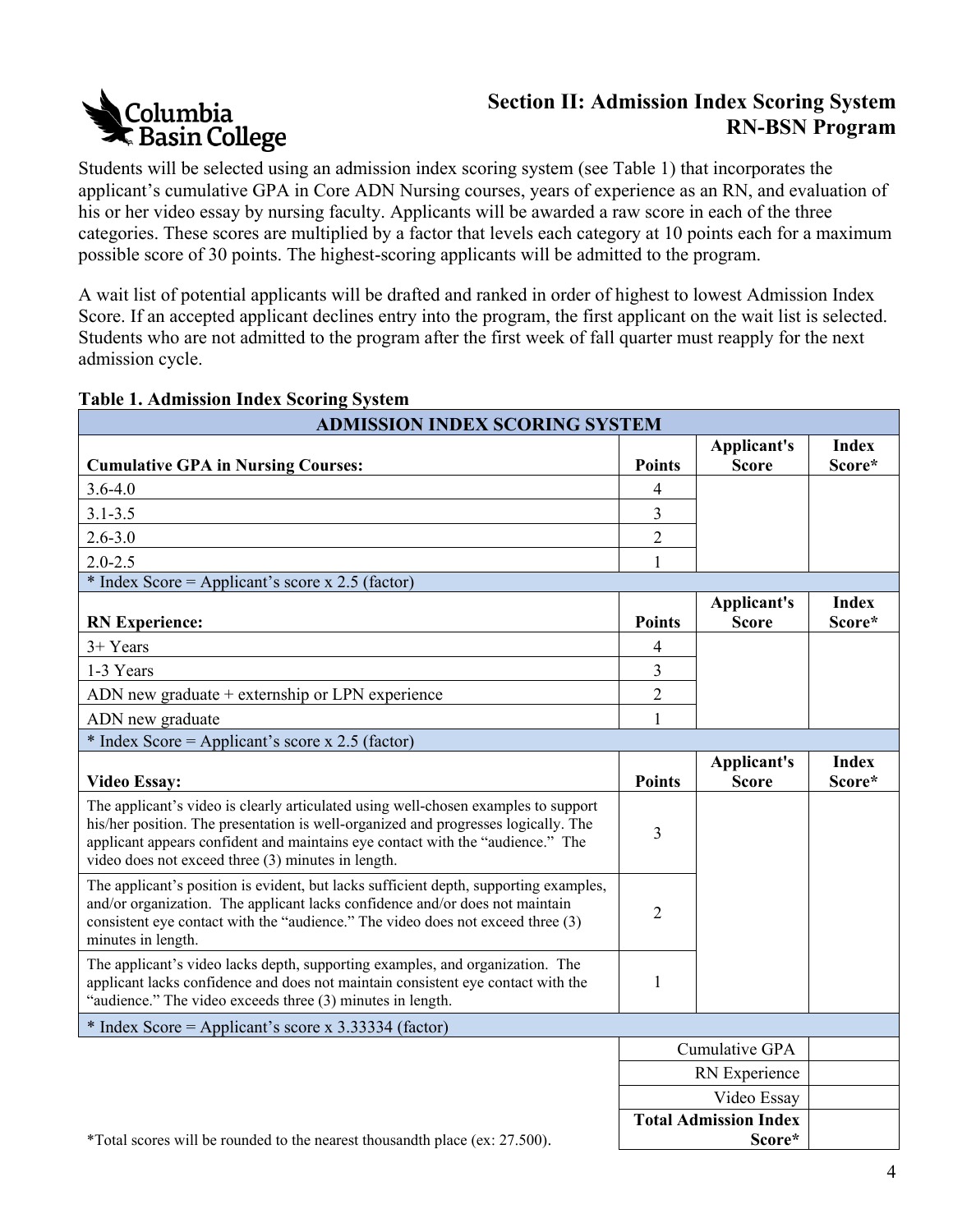

# **Degree Requirements for Non-Direct Transfer Agreement / Major Related Program – Associate Degree in Nursing (DTA/MRP-ADN) Graduates\***

Completion of the RN-BSN degree awards a total of 180 credits that are itemized as follows (see Table 2):

- 90 credits for completing the ADN,
- 35 credits for successfully passing the NCLEX-RN examination,
- 30 credits in upper-division nursing courses,
- 5 credits in major support courses (NUTR& 101), and
- · 20 general education credits taken during the RN-BSN program.

| <b>Nursing Courses</b>       |                                        |                                                      |                |  |  |  |
|------------------------------|----------------------------------------|------------------------------------------------------|----------------|--|--|--|
| Course<br>No.                |                                        | <b>Course Title</b>                                  |                |  |  |  |
| <b>NRS</b>                   | 301                                    | Nursing Roles, Dimensions, and Perspectives          |                |  |  |  |
| 315<br><b>NRS</b>            |                                        | Healthcare Informatics/Information Technology        |                |  |  |  |
| <b>NRS</b><br>320            |                                        | Nursing Research and Evidence-Based Practice         |                |  |  |  |
| <b>NRS</b>                   | 350                                    | Pathophysiology, Pharmacology, and Assessment        | $\overline{5}$ |  |  |  |
| <b>NRS</b><br>410            |                                        | Nursing Leadership and Management                    | $\overline{5}$ |  |  |  |
| <b>NRS</b><br>420            |                                        | Populations and Global Health Nursing                |                |  |  |  |
| <b>NRS</b><br>421            |                                        | Populations and Global Health Nursing Practicum      |                |  |  |  |
| <b>NRS</b><br>460            |                                        | Leadership Capstone                                  |                |  |  |  |
|                              |                                        | <b>Total Upper Division Nursing Credits</b>          | 30             |  |  |  |
| <b>Major Support Courses</b> |                                        |                                                      |                |  |  |  |
| Course                       | No.                                    | <b>Course Title</b>                                  | <b>Credits</b> |  |  |  |
| NUTR&                        | 101                                    | Nutrition                                            | 5              |  |  |  |
|                              |                                        | <b>Total Major Support Credits</b>                   | $\overline{5}$ |  |  |  |
| <b>General Education</b>     |                                        |                                                      |                |  |  |  |
| <b>Course</b>                | No.                                    | <b>Course Title</b>                                  | <b>Credits</b> |  |  |  |
| <b>ENGL</b>                  | 315                                    | Writing for Health Professionals                     | 5<br>5         |  |  |  |
| PHIL<br>315                  |                                        | Professional Ethics in Healthcare                    |                |  |  |  |
| <b>ICS</b>                   | 310                                    | <b>American Diversity</b>                            | $\overline{5}$ |  |  |  |
| <b>ECON</b>                  | 315                                    | <b>Economics of Healthcare</b>                       | $\overline{5}$ |  |  |  |
|                              | <b>Total General Education Credits</b> |                                                      | 20             |  |  |  |
|                              |                                        | <b>Total RN-BSN Coursework (Nursing &amp; Gen Ed</b> | 55             |  |  |  |
|                              |                                        | <b>Credits</b> )                                     |                |  |  |  |
|                              |                                        | <b>ADN Curriculum</b>                                | 90             |  |  |  |
|                              |                                        | <b>Credit by Examination (NCLEX-RN)</b>              | 35             |  |  |  |
|                              |                                        | <b>Total Credits</b>                                 | 180            |  |  |  |

#### **Table 2: RN-BSN Degree Requirements**

 State prior to 2016, or who graduated from a school of nursing that does not offer the DTA/MRP-ADN \*Non-DTA/MRP-ADN graduates are those who graduated from a nursing education program in Washington degree, or who graduated from an ADN program outside Washington State.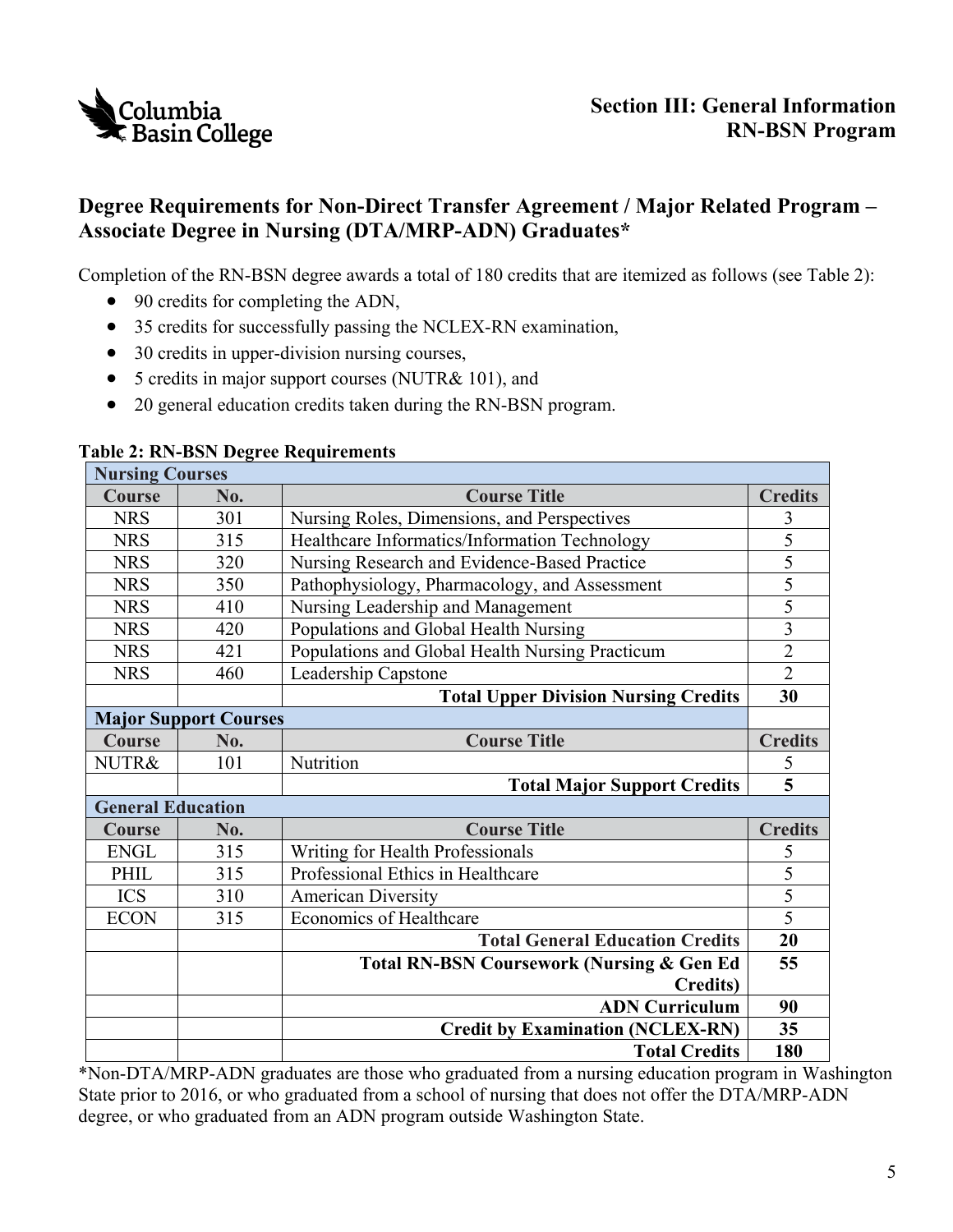

## **Degree Requirements for Direct Transfer Agreement Major Related Program – Associate Degree in Nursing (DTA/MRP-ADN) Graduates\***

Completion of the RN-BSN degree awards a total of 180 credits that are itemized as follows (see Table 3):

- · 135 credits for completing the DTA/MRP ADN program,
- 30 credits in upper-division nursing courses,
- · 15 general education credits taken during the RN-BSN program.

| <b>Nursing Courses</b> |     |                                                 |                |  |  |  |  |
|------------------------|-----|-------------------------------------------------|----------------|--|--|--|--|
| <b>Course</b>          | No. | <b>Course Title</b>                             | <b>Credits</b> |  |  |  |  |
| <b>NRS</b>             | 301 | Nursing Roles, Dimensions, and Perspectives     | 3              |  |  |  |  |
| <b>NRS</b>             | 315 | Healthcare Informatics/Information Technology   | 5              |  |  |  |  |
| <b>NRS</b>             | 320 | Nursing Research and Evidence-Based Practice    | 5              |  |  |  |  |
| <b>NRS</b>             | 350 | Pathophysiology, Pharmacology, and Assessment   | 5              |  |  |  |  |
| <b>NRS</b>             | 410 | Nursing Leadership and Management               | 5              |  |  |  |  |
| <b>NRS</b>             | 420 | Populations and Global Health Nursing           | 3              |  |  |  |  |
| <b>NRS</b>             | 421 | Populations and Global Health Nursing Practicum | $\overline{2}$ |  |  |  |  |
| <b>NRS</b>             | 460 | Leadership Capstone                             | $\overline{2}$ |  |  |  |  |
|                        |     | <b>Upper Division Nursing Credits</b>           | 30             |  |  |  |  |
|                        |     | <b>Upper Division General Education Courses</b> |                |  |  |  |  |
| <b>ECON</b>            | 315 | <b>Economics of Healthcare</b>                  | 5              |  |  |  |  |
| ENGL&                  | 315 | Writing for Health Professionals                | 5              |  |  |  |  |
| <b>ICS</b>             | 310 | <b>American Diversity</b>                       | 5              |  |  |  |  |
|                        |     | <b>Upper Division General Education Credits</b> | 15             |  |  |  |  |
|                        |     | <b>ADN DTA / MRP Credits</b>                    | 135            |  |  |  |  |
|                        |     | <b>Total Credits</b>                            | 180            |  |  |  |  |

#### **Table 3: RN-BSN Degree Requirements**

\*DTA/MRP-ADN graduates are those who graduated from a nursing education program in Washington State that followed the statewide DTA/MRP.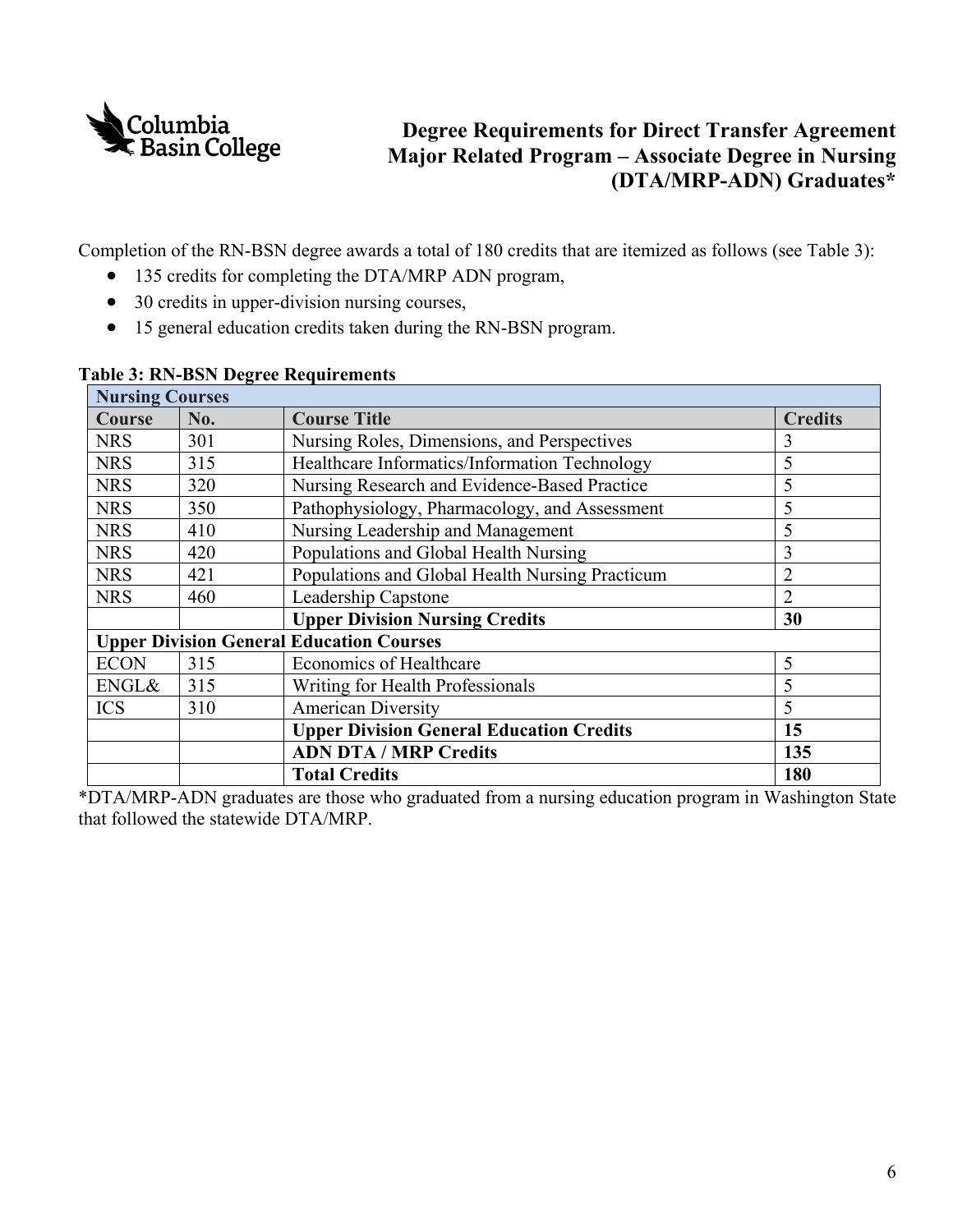

# **General Information for Prospective Students RN-BSN Program**

- 1. Students accepted into the program are required to obtain a national background check through [Castlebranch.com.](https://Castlebranch.com) Information about Background checks may be found online at [http://www.columbiabasin.edu/index.aspx?page=2138](https://www.columbiabasin.edu/learn/discover-your-path/health-sciences/nursing-bsn/index.html#tab-3).
- 2. Immunizations and American Heart Association BLS for Healthcare Provider Cardiopulmonary Resuscitation (CPR) cards will be also be submitted and tracked through [Castlebranch.com](https://Castlebranch.com). Students must remain current with required immunizations (including TB testing and annual flu shots) and CPR during the RN-BSN program.
- 3. Students must be able to furnish their own transportation to clinical facilities.
- 4. Students are strongly encouraged to purchase a personal computer, tablet, or laptop with Microsoft Word, Excel, and Power Point programs installed. Adobe Reader software is also necessary. However, computers are available on campus for those who do not have a one at home.
- 5. Students are encouraged to have accident/health insurance. A Student Injury and Sickness insurance plan is available for purchase through a college vendor. Rates and coverage may be viewed at <https://4studenthealth.relationinsurance.com/>.
- 6. Students are required to have malpractice insurance. This fee is added to the cost of tuition and billed by the college.
- 7. Membership in the CBC Association of Student Nurses (ASN) is encouraged. The cost is \$10 per year.
- 8. Information about scholarships and student loans is available through Hawk Central, located in the H Building (the HUB) on the Pasco campus.
- 9. Students should plan to spend approximately two to three hours of time each week studying outside of class for each credit hour. For example, a 5 credit class would require about 10 hours of study time each week.
- 10. All nursing and general education courses must be passed with a minimum 2.0 GPA to successfully complete in the program.
- to establish possible clinical sites for NRS 421 and NRS 460. Columbia Basin College maintains located, the student will need to make arrangements to travel to a clinical site where a contract is in 11. Applicants living outside the Tri-Cities area will need to work with the Outreach/Retention Specialist contracts with clinical agencies in the Tri Cities region. If a site is not available where the student is place.